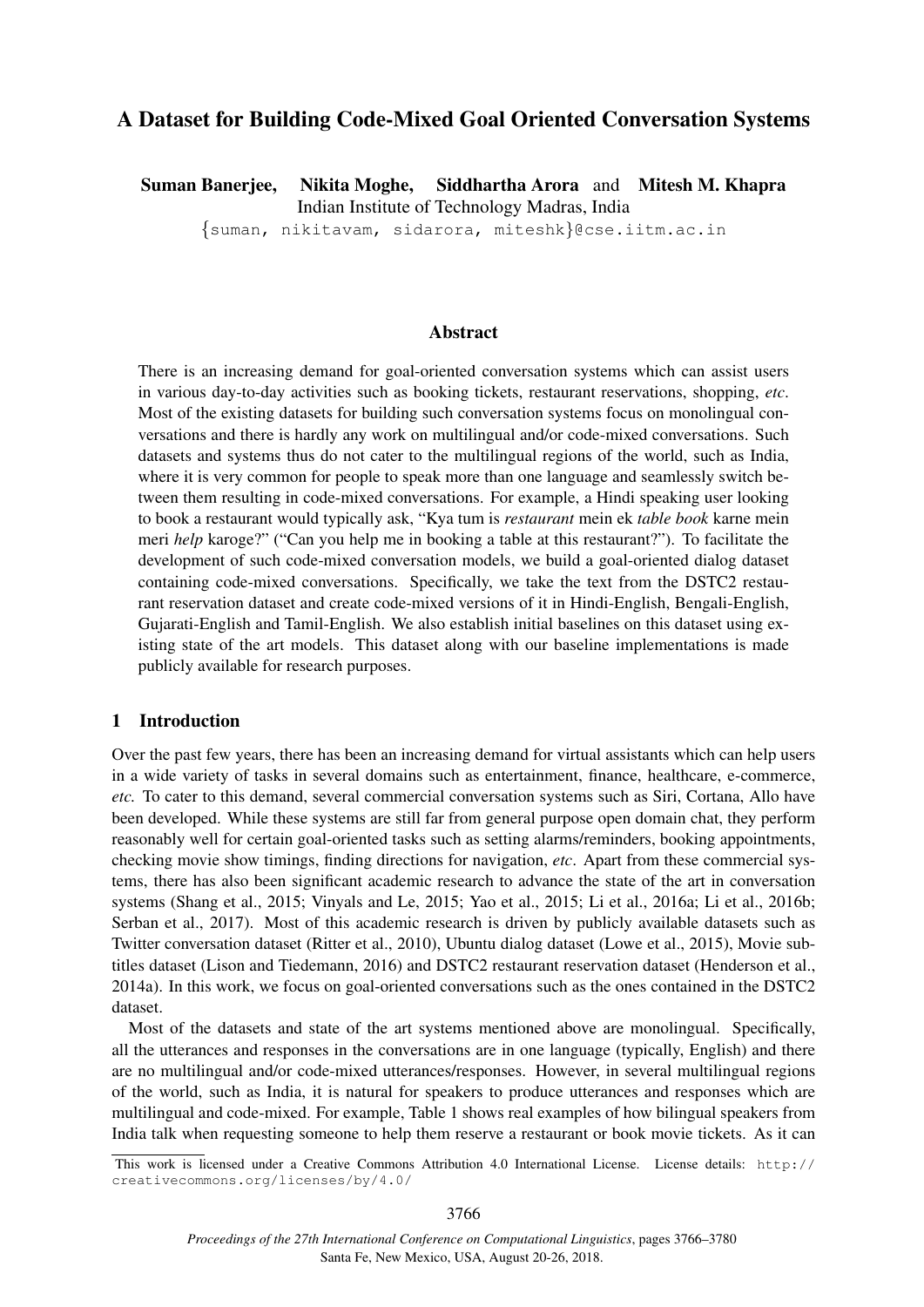| Languages        | <b>Utterances</b>                                                                                |
|------------------|--------------------------------------------------------------------------------------------------|
|                  | <b>Speaker 1:</b> Hi, Can you help me in booking a table at this restaurant?                     |
| English          | <b>Speaker 2:</b> Sure, would you like something in cheap, moderate or expensive price range?    |
|                  | Speaker 1: Hi, kya tum is restaurant mein ek table book karne mein meri help karoge?             |
| Hindi-English    | <b>Speaker 2:</b> Sure, kya aap cheap, moderate ya expensive price range mein kuch like karenge? |
|                  | Speaker 1: Hi, tumi ki ei restaurant ey ekta table book korte help korbe amake?                  |
| Bengali-English  | Speaker 2: Sure, aapni ki cheap, moderate na expensive price range ey kichu like korben?         |
| English          | <b>Speaker 1:</b> Hello, can you tell me about the show timings of "Black Panther"?              |
|                  | <b>Speaker 2:</b> Sure, would you like to book tickets for today or any other day?               |
|                  | <b>Speaker 1:</b> Hello, mane Black Panther na <i>show timings</i> janavo.                       |
| Gujarati-English | Speaker 2: Sure, shu tame aaj ni ke koi anya divas ni <i>ticket book</i> karva mango cho?        |
|                  | Speaker 1: Hello, "Black Panther" show timings eppo epponu solla mudiuma                         |
| Tamil-English    | Speaker 2: Kandipa, tickets innaiku book pannanuma illana vera ennaikku?                         |

Table 1: Example code-mixed utterances in the specified languages.

be seen, when engaging in such informal conversations it is very natural for such speakers to use codemixed utterances, mixing their native language with English. Apart from India, such code-mixing is also prevalent in other multilingual regions of the world, for example, Spanglish (Spanish-English), Frenglish (French-English), Porglish (Portuguese-English) and so on. To cater to such users, it is essential to create datasets containing code-mixed conversations and thus facilitate the development of code-mixed conversation systems.

With the above motivation, we build a dataset containing code-mixed goal-oriented conversations for four Indian languages. Specifically, we take every utterance from the DSTC2 restaurant reservation dataset and ask a mix of in-house and crowdsourced workers to create a corresponding code-mixed utterance involving their native language and English. We simply instructed the workers to (i) assume that they were chatting with a friend who spoke the same native language as them in addition to English, (ii) not try very hard to translate the sentence completely to their native language but feel free to switch to English whenever they wanted (just as they would in a normal conversation with a friend) and (iii) use Romanized text instead of the native language's script. The resulting dataset contains utterances of the type shown in Table 1. We found that 87.73% of the created utterances were code-mixed, 7.18% had only English words and 5.09% had only native language words. The four languages that we chose were Hindi, Bengali, Tamil and Gujarati which have 422M, 83M, 60M and 46M native speakers respectively.

Apart from reporting various statistics about this data (such as CM-index (Gambäck and Das, 2016) and I-index (Guzmán et al., 2016)), we also report some initial baselines by evaluating some state of the art approaches on the proposed dataset. Specifically, we evaluate a standard sequence-to-sequence model with an attention mechanism (Bahdanau et al., 2015) and a hierarchical recurrent encoder-decoder model (Serban et al., 2016). Our code implementing these models along with the dataset is available freely for research purposes<sup>1</sup>. To the best of our knowledge, this is the first conversation dataset containing codemixed conversations and will hopefully enable further research in this area. In particular, since the data is 5-way parallel (English, Bengali, Hindi, Tamil, Gujarati) it would be useful for building jointly trained code-mixed models.

## 2 Related Work

Serban et al. (2015) report an excellent (and up-to-date) survey of existing dialog datasets. For brevity, we only mention some of the important points from their survey and refer the reader to the original paper for more details. To begin with, we note that existing dialog datasets can be categorized along 3 main dimensions. The first dimension is the modality of the dataset, *i.e.*, whether the dataset contains spoken conversations (Godfrey et al., 1992; Kim et al., 2016) or text conversations (Forsythand and Martell, 2007; Ritter et al., 2010; Lowe et al., 2015). The second dimension is whether the dataset contains goal-oriented conversations or open-ended conversations. A goal-oriented conversation typically involves chatting for the sake of completing a task such as the Dialog State Tracking Challenge (DSTC) datasets which involve tasks for reserving a restaurant (Henderson et al., 2014a), checking bus

<sup>1</sup>https://github.com/sumanbanerjee1/Code-Mixed-Dialog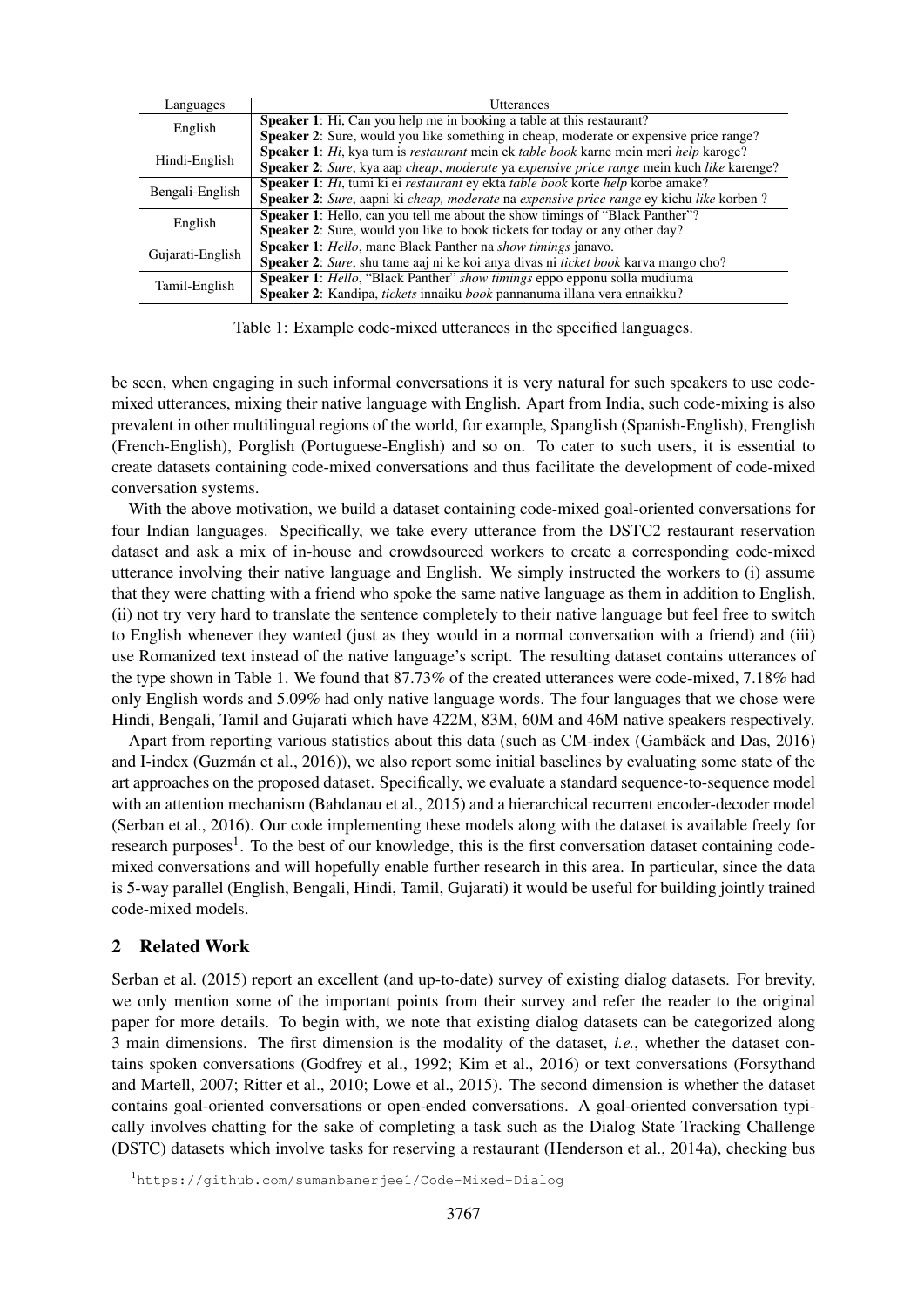| User                                                                  | <b>Bot</b>                                                     |  |  |  |  |
|-----------------------------------------------------------------------|----------------------------------------------------------------|--|--|--|--|
|                                                                       | Hello, welcome to the Cambridge restaurant system.             |  |  |  |  |
| $1. <$ SILENCE $>$                                                    | You can ask for restaurants by area, price range or food type. |  |  |  |  |
|                                                                       | How may I help you?                                            |  |  |  |  |
| 2. i'm looking for a moderately priced restaurant.                    | What kind of food would you like?                              |  |  |  |  |
| 3. it doesn't matter.<br>What part of town do you have in mind?       |                                                                |  |  |  |  |
| 4. the south part of town.                                            | api_call R_cuisine south moderate                              |  |  |  |  |
| pizza_hut_cherry_hinton R_post_code pizza_hut_cherry_hinton_post_code |                                                                |  |  |  |  |
| pizza_hut_cherry_hinton R_cuisine italian                             |                                                                |  |  |  |  |
| pizza_hut_cherry_hinton R_location south                              |                                                                |  |  |  |  |
| pizza_hut_cherry_hinton R_phone pizza_hut_cherry_hinton_phone         |                                                                |  |  |  |  |
| pizza_hut_cherry_hinton R_address pizza_hut_cherry_hinton_address     |                                                                |  |  |  |  |
| pizza_hut_cherry_hinton R_price moderate                              |                                                                |  |  |  |  |
| pizza_hut_cherry_hinton R_rating 3                                    |                                                                |  |  |  |  |
| restaurant_alimentum R_post_code restaurant_alimentum_post_code       |                                                                |  |  |  |  |
| restaurant_alimentum R_cuisine european                               |                                                                |  |  |  |  |
| restaurant alimentum R location south                                 |                                                                |  |  |  |  |
| restaurant_alimentum R_phone restaurant_alimentum_phone               |                                                                |  |  |  |  |
| restaurant alimentum R address restaurant alimentum address           |                                                                |  |  |  |  |
| restaurant_alimentum R_price moderate                                 |                                                                |  |  |  |  |
| restaurant_alimentum R_rating 10                                      |                                                                |  |  |  |  |
|                                                                       | restaurant alimentum is a nice restaurant                      |  |  |  |  |
| 5. < SILENCE                                                          | in the south of town serving modern_european food.             |  |  |  |  |
| 6. can i get the address?                                             | Sure, restaurant_alimentum is on                               |  |  |  |  |
|                                                                       | restaurant_alimentum_address.                                  |  |  |  |  |
|                                                                       | The phone number of restaurant_alimentum                       |  |  |  |  |
| 7. and whats the phone number for that?                               | is restaurant_alimentum_phone.                                 |  |  |  |  |
| 8. okay, thank you, good bye.                                         | you are welcome.                                               |  |  |  |  |

Table 2: An example chat from the English version of DSTC2 dataset (Bordes and Weston, 2017).

schedules (Williams et al., 2013), collecting tourist information (Henderson et al., 2014b) and so on. Such datasets are also typically domain-specific. Open-ended conversations on the other hand involve general chat on any topic and there is no specific end task. Some popular examples of datasets containing such open-ended conversations are the Ritel Corpus (Rosset and Petel, 2006), NPS Chat Corpus (Forsythand and Martell, 2007), Twitter Corpus (Ritter et al., 2010), *etc*. The third dimension is whether the dataset contains human-human conversations or human-bot conversations. As the name suggests, human-bot conversation datasets contain conversations between humans and an existing conversation system (typically a domain-specific goal-oriented bot) (Williams et al., 2013; Henderson et al., 2014a; Henderson et al., 2014b). Human-human conversations, on the other hand, can contain spontaneous conversations between humans, as are typically observed in discussion forums (Walker et al., 2012), chat rooms (Forsythand and Martell, 2007), SMS messages (Chen and Kan, 2013) and so on. Human-human conversations can also contain scripted dialogs such as scripts of movies (Banchs, 2012), TV shows (Roy et al., 2014), *etc*. It is surprising that of the 63 conversation datasets developed in the past (Serban et al., 2015), none contain multilingual conversations. In particular, none of them contain code-mixed conversations from multilingual regions of the world. There is clearly a need to fill this gap and we believe that the dataset developed as a part of this work is a small step in that direction.

In general, the research community has been interested in developing datasets, tools and approaches for code-mixed content. This interest is largely triggered by the abundance of code-mixed content found in chats, emails, social media platforms, *etc*. In the context of such code-mixed content, existing works have looked at the problems of language identification (Nguyen and Dogruöz, 2013; Solorio et al., 2014; Barman et al., 2014; Molina et al., 2016), part-of-speech tagging (Barman et al., 2016; Ghosh et al., 2016; AlGhamdi et al., 2016), user profiling (Khapra et al., 2013), topic modeling (Rosner and Farrugia, 2007), information retrieval (Chakma and Das, 2016) and language modeling (Adel et al., 2013a; Adel et al., 2013b; Adel et al., 2015). However, to the best of our knowledge, ours is the first work on developing code-mixed conversation systems for goal-oriented dialogs.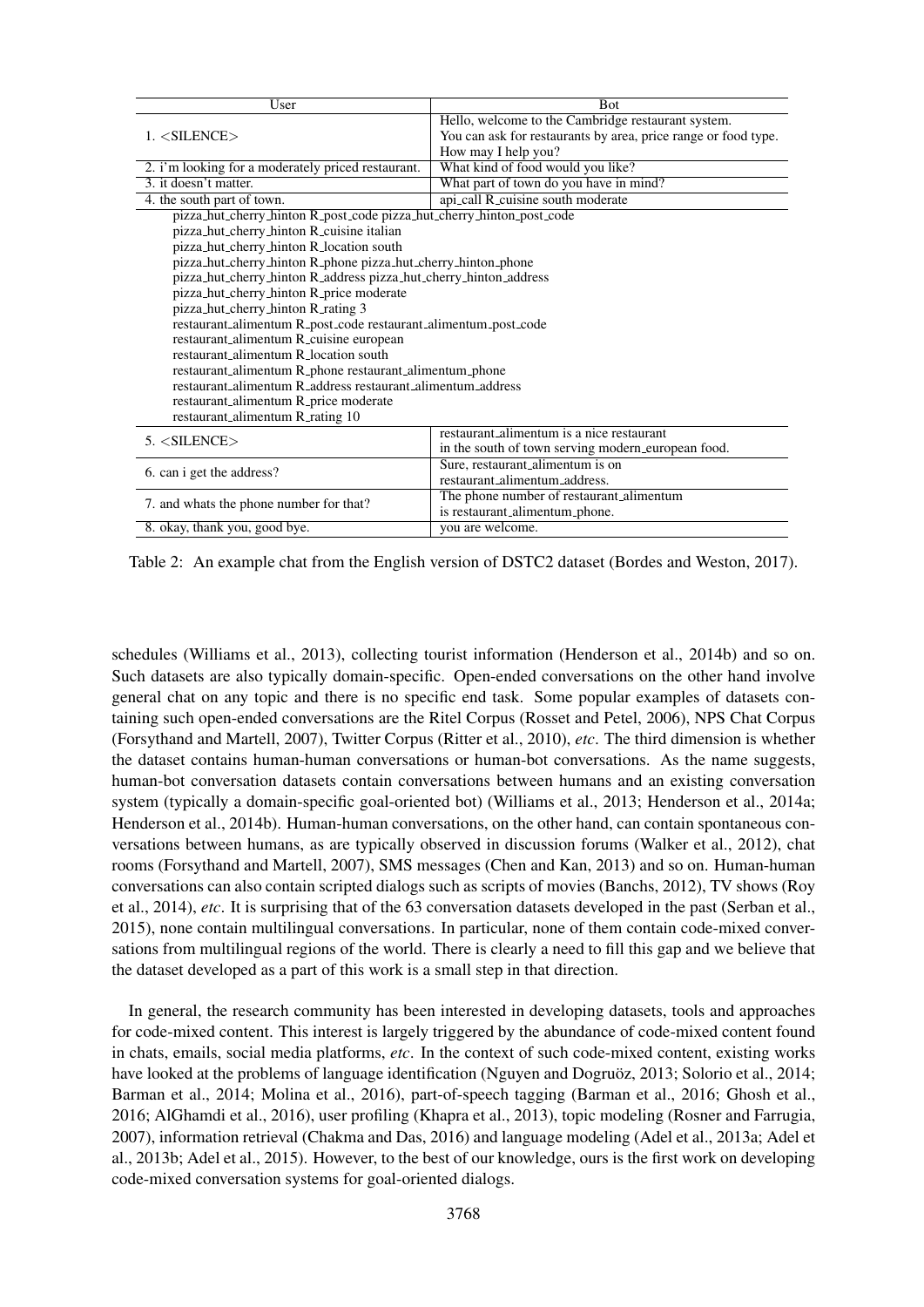| # of Utterances                    | 49167  |
|------------------------------------|--------|
| # of Unique utterances             | 6733   |
| Average # of utterances per dialog | 15.19  |
| Average # of words per utterance   | 7.71   |
| Average # of words per dialog      | 120.33 |
| Average # of KB triples per dialog | 38.24  |
| # of Train Dialogs                 | 1168   |
| # of Validation Dialogs            | 500    |
| # of Test Dialogs                  | 1117   |
| Vocabulary size                    |        |

Table 3: Statistics of the English version of DSTC2 dataset

## 3 Background: DSTC2 Restaurant Reservation Dataset

We build on top of the goal-oriented restaurant reservation dialog dataset which was released as part of the second Dialog State Tracking Challenge (DSTC2) (Henderson et al., 2014a). This dataset contains conversations between crowdsourced workers and existing dialog systems (bots). Specifically, the workers were asked to book a table at a restaurant with the help of a bot. These dialog systems consisted of modules like automatic speech recognizer, natural language interpreter, dialog manager, response generator and a speech synthesizer (Young, 2000). The dialog manager used polices which were either hand-crafted or learned by formulating the problem as a partially observable Markov decision process (POMDP) (Williams and Young, 2007). The speech input from the user was first converted to text and then fed to the dialog system. For this, the authors used two Automatic Speech Recognition (ASR) modules out of which one was artificially degraded in order to simulate noisy environments. The workers could request for restaurants based on 3 slots: *area* (5 possible values), *cuisine* (91 possible values) and *price range* (3 possible values). The workers were also instructed to change their goals and look for alternative *areas*, *cuisines* and *price ranges* in the middle of the dialog. This was done to account for the unpredictability in natural conversations. The conversations were then transcribed and the utterances were labeled with different dialog states. For example, each utterance was labeled with its semantic intent representation (*request[area], inform[area = north]*) and the dialog turns were labeled with annotations such as constraints on the slots (*cuisine = italian*), requested slots (*requested =* {*phone, address*}) and the method of search (*by constraints, by alternatives*). Such annotations are useful for domain-specific slot-filling based dialog systems.

Bordes and Weston (2017) argued that for various domains collecting such explicit annotations for every state in the dialog is tedious and expensive. Instead, they emphasized on building end-to-end dialog systems (as opposed to slot-filling based systems) by adapting this dataset and treating it as a simple sequence of utterance-response pairs (without any explicit dialog states associated with the utterances). In addition, the authors also created API calls which can be issued to an underlying Knowledge Base (KB) and appended the resultant KB triples to each dialog. Table 2 shows one small sample dialog from this adapted dataset along with the API calls. Notice that the API call uses the information of all the constraints specified by the user so far and then receives all triples from the restaurant KB which match the user's requirements. This dataset facilitated the development of models (Bordes and Weston, 2017; Seo et al., 2017; Williams et al., 2017; Eric and Manning, 2017) which just predict the bot utterances and API calls without explicitly tracking the slots. Table 3 reports the statistics of this dataset. In this work, we create code-mixed versions of this dataset in 4 different languages as described below.

## 4 Code-Mixed Dialog Dataset

In this section, we describe the process used for creating a new dataset containing code-mixed conversations. Specifically, we describe (i) the process used for extracting unique utterance templates from the original DSTC2 dataset, (ii) the process of creating code-mixed translations of these utterances with the help of in-house and crowdsourced workers and (iii) the process used for evaluating the collected conversations. Finally, we report some statistics about the dataset.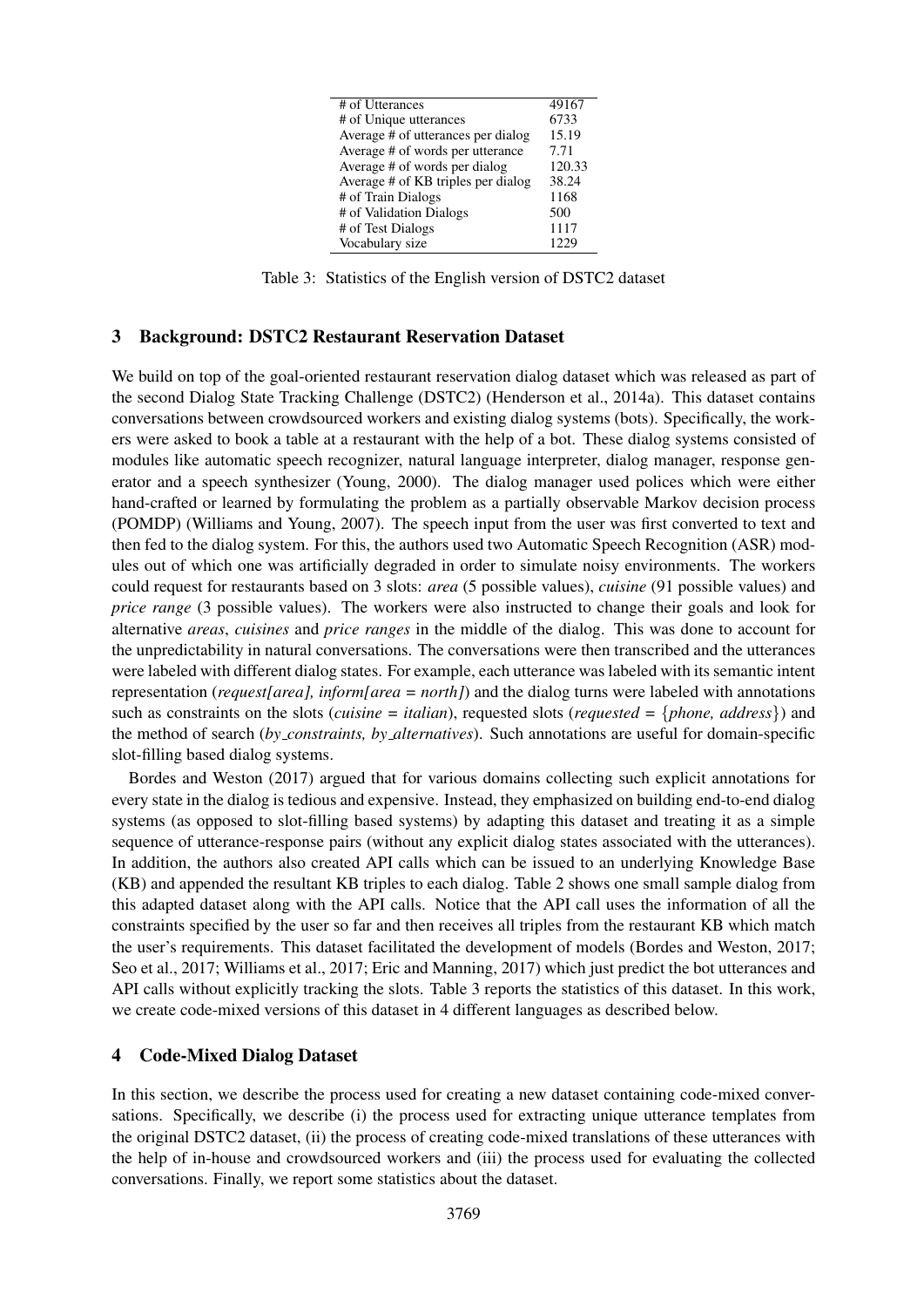#### 4.1 Extracting Unique Utterance Templates

We found that many utterances in the original English version of DSTC2 dataset (henceforth referred to as En-DSTC2) have the same sentence structure but only differ in the values of the *areas*, *cuisines*, *price ranges* and entities such as *restaurant names, addresses, phone numbers* and *post codes*. For example, consider these two sentences which only differ in the *area* and *cuisine*: (i) "Sorry, there is no *chinese* restaurant in the *north* part of town." and (ii) "Sorry, there is no *italian* restaurant in the *west* part of town". Both these sentences can be thought of as instantiations of the generic template: "Sorry, there is no [CUISINE] restaurant in the [AREA] part of town." wherein the placeholders [AREA] and [CUISINE] get replaced by different values. We used the KB provided by Bordes and Weston (2017) to find all the entities appearing in all the utterances and replaced them by placeholders such as: [AREA], [CUISINE], [PRICE], [RESTAURANT], [ADDRESS], [PHONE] and [POST CODE]. Further, since the authors had mentioned that the KB provided was not perfect/complete, we did some manual inspection to find all such entities and came up with a list of 536 such entity words. After replacing these words with their respective placeholders we obtained 3590 unique English utterances.

### 4.2 Creating Code-Mixed Translations

According to Myers-Scotton (1993) code-mixing involves a native language which provides the morphosyntactic frame and a foreign language whose *linguistic units* such as *phrases, words* and *morphemes* are inserted into this morphosyntactic frame. The native language is called the *Matrix* while the foreign language is called the *Embedding*. Our work focuses on creating a conversation dataset wherein 4 different Indian languages, *viz.*, Hindi, Bengali, Gujarati and Tamil serve as the *Matrix* and English serves as the *Embedding*. We used a mix of in-house and crowdsourced workers to create a code-mixed version of the original DSTC2 dataset. For example, for Hindi and Gujarati, we did not have enough in-house speakers so we completely relied on crowdsourcing for creating the data but then used in-house workers to verify the collected data. For Bengali, all the data was created by in-house annotators who were native Bengali speakers and proficient in English. Lastly, for Tamil, roughly 40% of the data was created with the help of crowdsourced workers and the rest with the help of in-house workers. Irrespective of whether the workers were crowdsourced or in-house we used the same set of instructions as described below.

We instructed the annotators to assume that they were chatting with a friend who is a native speaker of Hindi (or Gujarati, Bengali, Tamil) but also speaks English well (typically, because English was the language in which the friend did most of his/her education). To explain the idea of code-mixing, we showed them example utterances where it was natural for the user to mix English words while chatting in the native language. They were then shown an English utterance from the DSTC2 dataset and asked to create its code-mixed translation in the native language keeping the above code-mixed examples in mind. They were asked to use Roman script irrespective of whether the word being used belongs to English or the native language (in particular, they were clearly instructed to not use the native language's script). As expected, we observed that while translating, the annotators tend to retain some difficult-to-translate and colloquially relevant English words as it is. The annotators were also clearly instructed to refrain from producing pure translations (*i.e.*, they were asked to not try hard to translate English words which they would typically not translate in an informal conversation). Also, the annotators were instructed to retain the placeholder words ([AREA], [CUISINE], *etc.*) as it is and not translate them.

We used Amazon Mechanical Turk (AMT) as the platform for crowdsourcing. Each Human Intelligence Task (HIT) required the user to give code-mixed translations of 5 utterances and was priced at \$0.2. Once we collected the code-mixed translations of all the utterance templates that were extracted using the procedure described in the previous subsection, we then instantiated them into proper sentences by replacing the placeholders ([AREA], [CUISINE], *etc.*) with the corresponding entities as present in the original DSTC2 dataset. For every dialog in the original DSTC2 dataset, every utterance was then replaced by its code-mixed translation resulting in an end-to-end code-mixed conversation.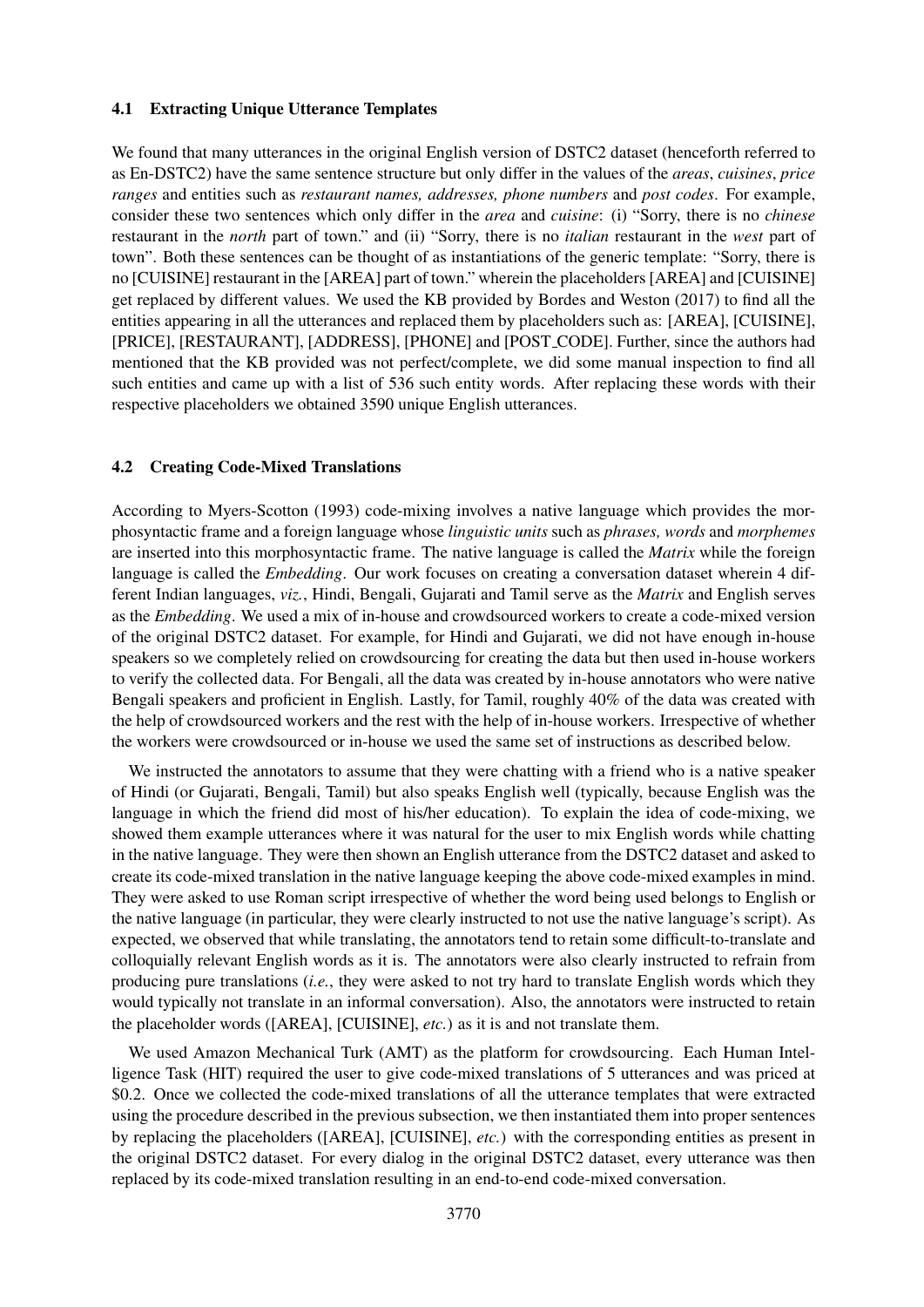|                                             |                     | <b>In-house</b><br>Workers | <b>Evaluators</b> |
|---------------------------------------------|---------------------|----------------------------|-------------------|
| Avg. Age                                    |                     | 25.2                       | 24.6              |
| Gender                                      | <b>Female</b>       | 33.3%                      | 25.0%             |
|                                             | Male                | 66.7%                      | 75.0%             |
|                                             | Undergraduate       | 25.0%                      | 33.3%             |
| <b>Highest Education</b>                    | Graduate            | 41.7%                      | 33.3%             |
|                                             | Postgraduate        | 33.3%                      | 33.3%             |
| <b>English Medium</b>                       | <b>Yes</b>          | 100%                       | 100%              |
| <b>Schooling</b>                            | N <sub>0</sub>      | $0\%$                      | $0\%$             |
|                                             | Frequently          | 75.0%                      | 91.7%             |
| <b>Frequency of</b><br><b>English usage</b> | <b>Occasionally</b> | 25.0%                      | 8.3%              |
|                                             | <b>Rarely</b>       | $0\%$                      | $0\%$             |
| <b>Frequency of</b>                         | Frequently          | 100%                       | 91.7%             |
| native language                             | <b>Occasionally</b> | $0\%$                      | 8.3%              |
| usage                                       | <b>Rarely</b>       | $0\%$                      | $0\%$             |

| <b>Datasets</b> | olloquialism | Intelligibility | Conerent |
|-----------------|--------------|-----------------|----------|
| Hi-DSTC2        | 4.20         | 4.06            | 4.21     |
| Be-DSTC2        | 4.07         | 4.05            | 4.11     |
| Gu-DSTC2        | 3.66         | 3.60            | 3.76     |
| Ta-DSTC2        | 4.17         | 3.96            | 3.93     |

Table 5: Average human ratings for different metrics.

Table 4: Demographic details of the in-house workers and the human evaluators.

## 4.3 Evaluating the Collected Dataset

We did evaluations at two levels. The first evaluation was at the level of utterances wherein if the codemixed translation of an utterance was obtained via crowdsourcing, then we got this translation verified by in-house evaluators. The evaluators were asked to check if (i) the translation was faithful to the source sentence, (ii) the code-mixing was natural and not forced and (iii) all translations used Roman script and not the native language's script. Any utterance which was flagged as erroneous by the evaluator was again crowdsourced and a new translation was solicited from AMT workers. If a worker's utterances were flagged erroneous often then we barred him/her from doing any more tasks.

As mentioned in the previous section, once we collected such verified translations for all the utterance templates, we instantiated them and created complete end-to-end dialogs containing code-mixed utterances. Once the entire dialog was constructed, we conducted a separate human evaluation wherein we asked 12 in-house evaluators (3 evaluators per language) to read 100 code-mixed dialogs (entire dialogs as opposed to just some utterances) from each language and rate them on three metrics namely colloquialism, intelligibility and coherence on a scale of 1 (very poor) to 5 (very good) as defined below.

- Colloquialism: To check if the code-mixing was colloquial throughout the dialog and not forced.
- Intelligibility: To check if the entire dialog could be easily understood by a bilingual speaker who could speak the native language as well as English.
- Coherence: To check if the entire dialog looked coherent even though it was constructed by stitching together utterances which were independently translated and code-mixed (*i.e.*, while translating an utterance annotators did not know what their preceding and following utterances were).

These 100 dialogs were chosen randomly from across the entire dataset for each language. The evaluators used for this were different from the in-house annotators used to create the original translations in order to reduce the bias in evaluations. The average ratings given by the evaluators for each of the languages are shown in Table 5 and are encouraging. The demographic details of the in-house workers and evaluators are shown in Table 4.

## 4.4 Dataset Statistics and Analysis

For every word in the code-mixed corpus, we were able to identify whether it was a word from the native language or English or language agnostic (named entities). It was easy to do this because we had the vocabulary of the original English DSTC2 corpus as well as named entities (so any word which was not in the original DSTC2 vocabulary or a named entity was a word from the native language). We also manually verified this list of words marked as native words and corrected discrepancies if any (*i.e.*, we ensured that all the words which were marked as native words were actually native words). Note that the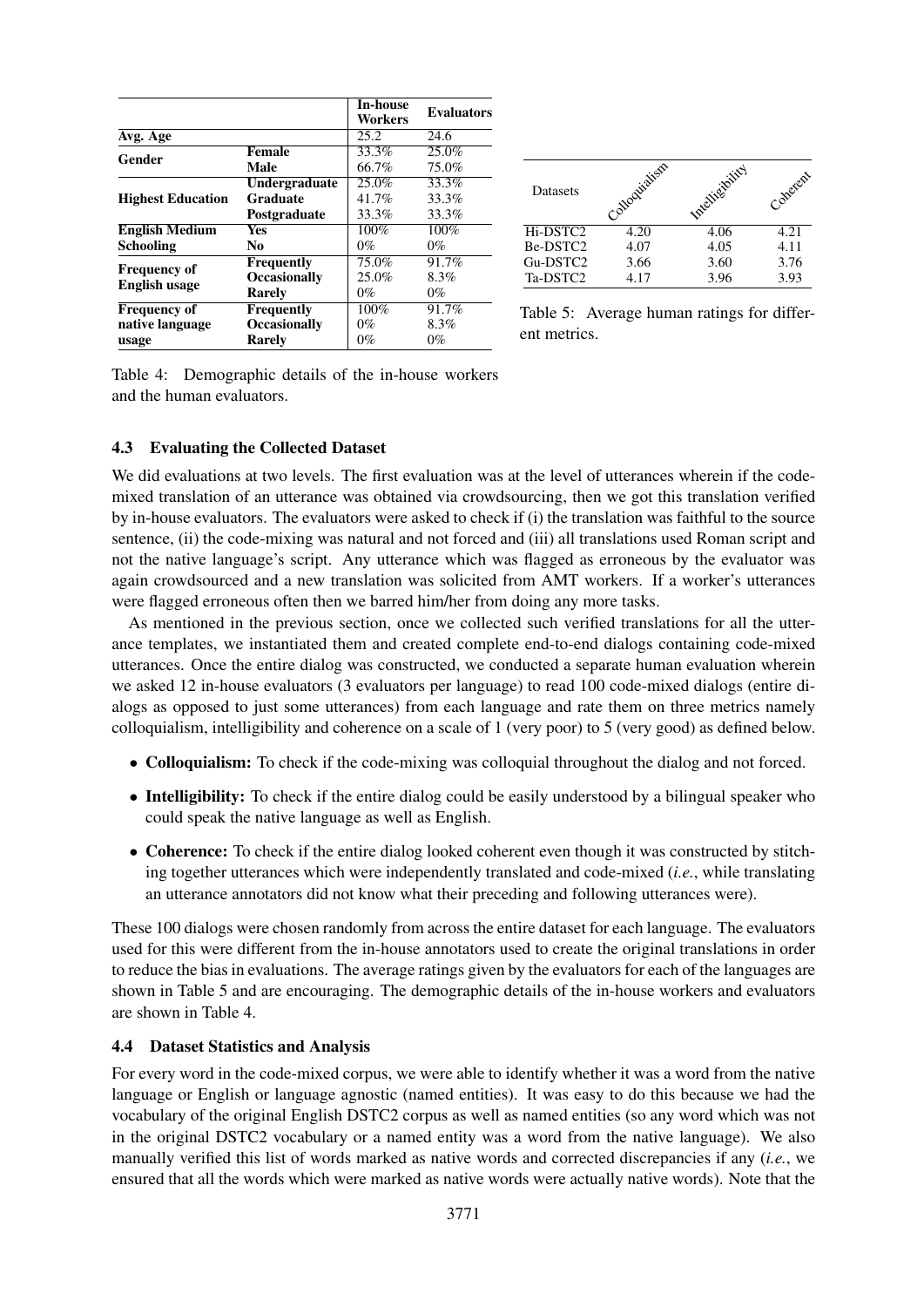|                                               | Hindi | Bengali | Gujarati | Tamil |
|-----------------------------------------------|-------|---------|----------|-------|
| Vocabulary Size                               | 1676  | 1372    | 1858     | 2185  |
| Code-Mixed English Vocabulary                 | 386   | 360     | 387      | 424   |
| Native Language Vocabulary                    | 739   | 477     | 912      | 1214  |
| <b>Others Vocabulary</b>                      | 551   | 535     | 559      | 547   |
| <b>Unique Utterances</b>                      | 6549  | 6274    | 6417     | 6666  |
| Utterances with code-mixed words              | 5750  | 5703    | 5643     | 5632  |
| Pure Native Language utterances               | 348   | 210     | 340      | 420   |
| Pure English utterances                       | 451   | 361     | 434      | 614   |
| Average length of utterances                  | 8.16  | 7.74    | 8.04     | 6.78  |
| Average # of code-mixed utterances per dialog | 12.11 | 14.28   | 11.80    | 12.96 |

Table 6: Statistics of the code-mixed dataset

cuisine names such as *Australian, Italian, etc.* have their own dedicated words in the native language. Table 6 summarizes various statistics about the dataset such as total vocabulary size, native language vocabulary size, *etc*. We refer to the original English dataset as En-DSTC2 and the Hindi, Bengali, Tamil and Gujarati code-mixed datasets created as a part of this work as Hi-DSTC2, Be-DSTC2, Ta-DSTC2 and Gu-DSTC2 respectively. Below, we make a few observations from Table 6.

The percentage of code-mixed English words in the vocabulary of Hi-DSTC2, Be-DSTC2, Gu-DSTC2 and Ta-DSTC2 are 23.03%, 26.24%, 20.83% and 19.40% respectively. From these English words, the most high frequency words across all the four versions of the dataset were *restaurant, food, town* and *serve*. Although these words have their own dedicated counterparts in all the other four languages, people colloquially use these code-mixed English words very often when talking about restaurants in their native language. The percentage of code-mixed utterances out of all the unique utterances in Hi-DSTC2, Be-DSTC2, Gu-DSTC2 and Ta-DSTC2 are 87.80%, 90.90%, 87.94% and 84.49% respectively (from Table 6). This shows that a significant portion of the dataset contains code-mixed utterances and very few utterances are in pure native languages or in pure English. This fact is also evident from the average number of code-mixed utterances per dialog in Table 6 compared to the average number of utterances per dialog in Table 3. We also calculated the number of utterances which contain  $k$  nonnative words and then plotted a histogram (Figure 1) where the x-axis shows the number of k non-native words and the y-axis shows the number of utterances which had  $k$  non-native words. These histograms show a similar trend across all the languages. Apart from such intra-utterance code-mixing, we also noticed some intra-word code-mixing in mostly Bengali (*restauranter, towner*) and Tamil (*addressum, numberum, addressah*) versions of the dataset.

#### 4.5 Quantitative Measures of Code-Mixing

Gambäck and Das (2016) introduced a measure to quantify the amount of code-mixing in a sentence as:

$$
C_u(x) = \begin{cases} \frac{N(x) - \max\limits_{L_i \in \mathcal{L}} \{t_{L_i}\}}{N(x)} & \text{: } N(x) > 0\\ 0 & \text{: } N(x) = 0 \end{cases}
$$
(1)

Here,  $\mathcal L$  is the set of all languages in the corpus,  $t_{L_i}$  is the number of tokens of language  $L_i$  in the given sentence x,  $\max_{L_i \in \mathcal{L}} \{t_{L_i}\}$  is the maximum number of tokens of a language  $L_i$  in the sentence x and  $N(x)$  is the number of language-specific tokens in the sentence  $(N(x))$  does not include named entities as they are language agnostic). The authors make a crucial assumption that arg max  $\max_{L_i \in \mathcal{L}} \{t_{L_i}\}$  is the *Matrix* language and hence the numerator of Equation 1 gives the number of foreign language tokens in  $x$ . This measure does not take into account the number of language switch points in a sentence (denoted by  $P(x)$ ) and so the authors modify it further:

$$
C_u(x) = 100 \cdot \frac{N(x) - \max_{L_i \in \mathcal{L}} \{t_{L_i}\} + P(x)}{2N(x)} : (if \, N(x) > 0) \tag{2}
$$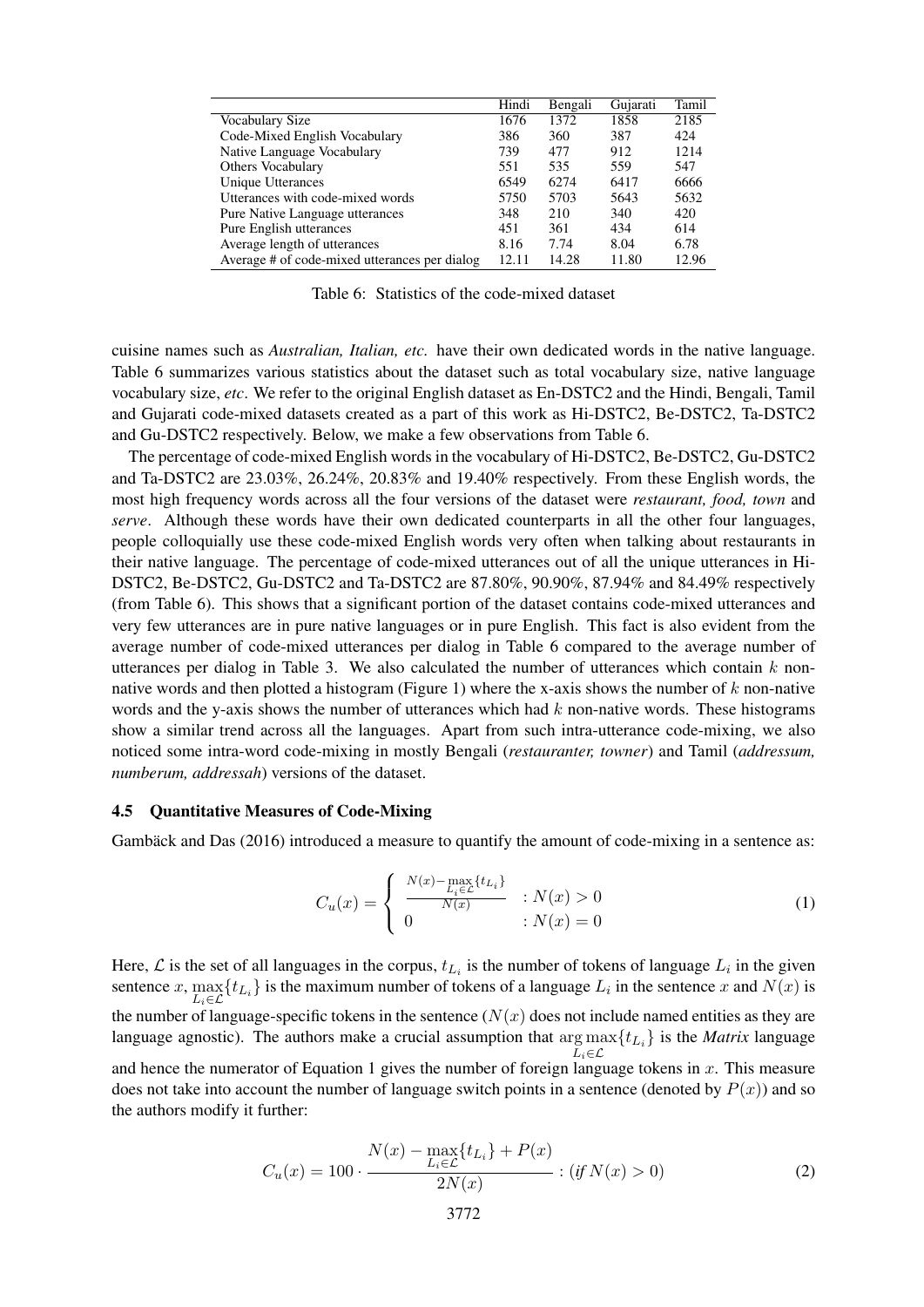

Figure 1: Histogram of the number of code mixed words in all the unique utterances for each language.

The code-mixing in the entire corpus can then be quantified by taking an average of the above measure across all sentences in the corpus:

$$
C_{avg} = \frac{1}{U} \sum_{i=1}^{U} C_u(x_i)
$$
\n(3)

where  $U$  is the number of sentences in the corpus. However, their main assumption that the language which has the maximum number of tokens in a sentence is the *Matrix* language, may not always hold. Consider a counter example: "Prezzo ek accha *restaurant* hain *in the north part of town* jo *tasty chinese food serve* karta hain." Here the word 'Prezzo' is a named entity and hence treated as a language independent token. The most frequent language (*italicized*) is English but the *Matrix* language is essentially Hindi. So we propose a small modification to their measure and replace  $\max_{L_i \in \mathcal{L}} \{t_{L_i}\}$  by the following:

$$
native(x) = \begin{cases} t_{L_n} & \text{: } t_{L_n} > 0\\ N(x) & \text{: } t_{L_n} = 0 \end{cases} \tag{4}
$$

where  $L_n$  is the native (*Matrix*) language of the utterance and  $t_{L_n}$  is the number of tokens of the native language in the utterance. Note that we know the native (*Matrix*) language of every utterance beforehand because of the manner in which the dataset was created. Gamback and Das (2016) also pointed out that  $C_{avg}$  does not take the inter-utterance code-mixing and frequency of code-mixed utterances into account. To overcome this they proposed to use a term  $\delta(x_i)$  which assigns a score of 1 if the *Matrix* language of  $x_i$  is different from that of  $x_{i-1}$  or a score of 0 if they are same or  $i = 1$ . Note that in our case  $\delta(x_i)$ would mostly be 0 except for cases where  $x_i$  is a pure English utterance. The authors also used a term for the fraction of code-mixed utterances  $\left(\frac{S}{U}\right)$  $\frac{S}{U}$ ) in the corpus, where S is the total number of code-mixed utterances. We use a modified version of their final Code-Mixing index<sup>2</sup> by replacing the maximum

<sup>&</sup>lt;sup>2</sup>We refer the reader to Gambäck and Das (2016) for the detailed derivation.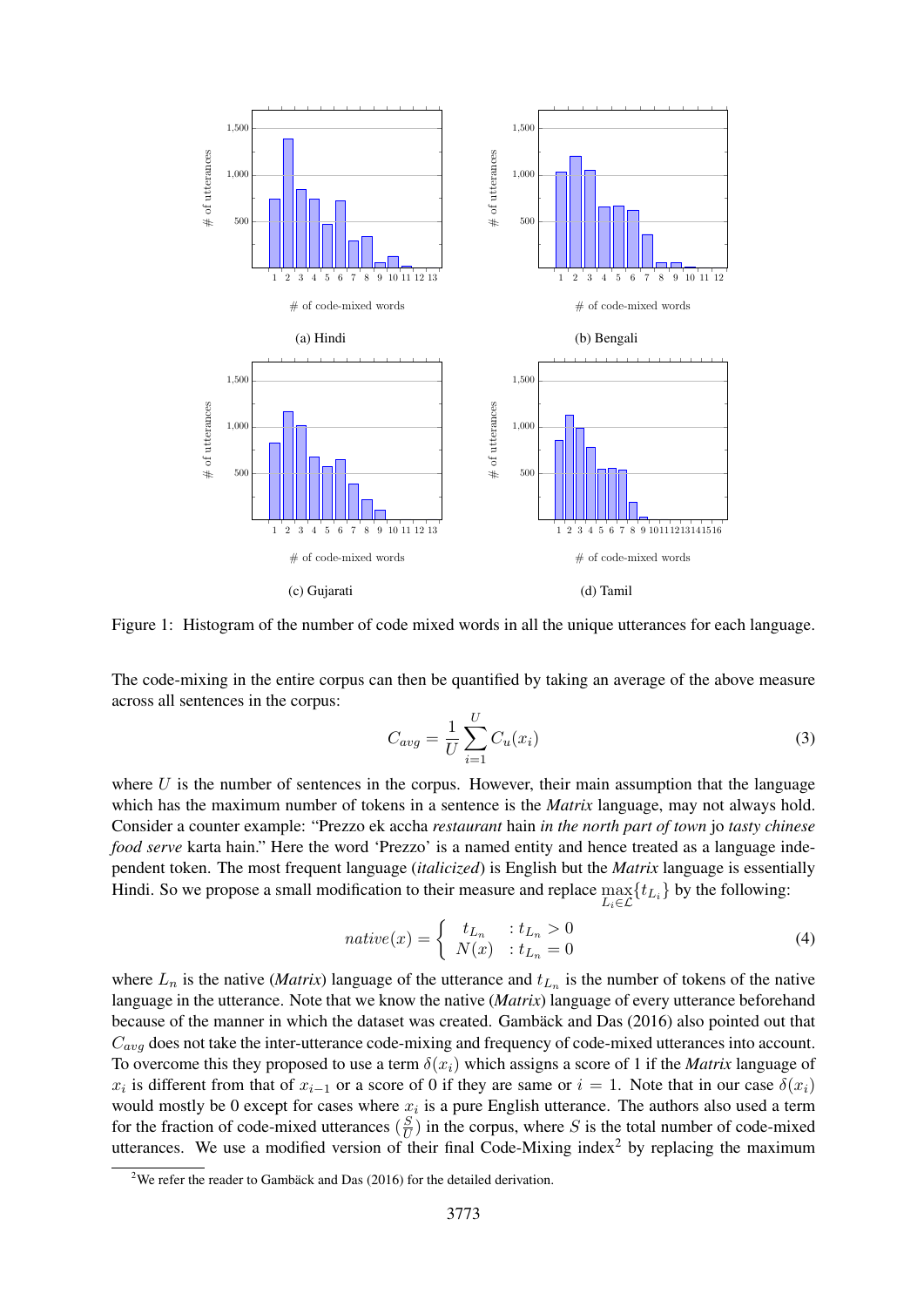| Language-<br>pair | En-Be     | En-Hi     | En-Hi     | En-Hi     | En-Hi | En-Hi             | En-Be             | En-Gu             | En-Ta             |
|-------------------|-----------|-----------|-----------|-----------|-------|-------------------|-------------------|-------------------|-------------------|
| <b>Dataset</b>    | TW        | TW        | FB        | FB+TW     |       | Hi-               | Be-               | Gu-               | Ta-               |
|                   | (Jamatia) | (Jamatia) | (Jamatia) | (Jamatia) | Vyas  | DSTC <sub>2</sub> | DSTC <sub>2</sub> | DSTC <sub>2</sub> | DSTC <sub>2</sub> |
| <b>I-index</b>    | -         |           |           |           |       | 0.04              | 0.04              | 0.03              | 0.03              |
| $C_{\rm avg}$     | 8.34      | 21.19     | 3.92      | 11.82     | 11.44 | 32.12             | 31.80             | 31.66             | 29.54             |
|                   | 22.09     | 30.99     | 6.70      | 17.81     | 53.50 | 26.38             | 29.06             | 24.50             | 38.32             |
| $C_{c}$           | 25.14     | 64.38     | 16.76     | 38.53     | 31.31 | 73.31             | 76.27             | 71.63             | 80.49             |

Table 7: Comparison of the quantitative measures of code-mixing in the dataset.

function by  $native(x)$ :

$$
C_c = \frac{100}{U} \left[ \frac{1}{2} \sum_{i=1}^{U} \left( 1 - \frac{native(x) + P(x)}{N(x)} + \delta(x) \right) + \frac{5}{6} S \right]
$$
(5)

Similarly, Guzman et al. (2016) introduced the I-index measure to quantify the integration of different ´ languages in a corpus. This metric is much simpler and simply computes the number of switch points in the corpus. For example, if a corpus contains  $n$  words and there are  $k$  positions at which the language of word<sub>i</sub> is not the same as the language of word<sub>j</sub> then the I-index is given by  $\frac{k}{n-1}$ . We compute the I-index for every utterance in a dialog, then compute the average over all utterances in a dialog and finally report the average across all dialogs in the code-mixed corpus. These measures of our dataset are shown in Table 7 and are compared with that of the existing datasets (Jamatia et al., 2016; Vyas et al., 2014). Jamatia et al. (2016) collected the code-mixed text from Twitter (TW) and Facebook (FB) posts whereas Vyas et al. (2014) collected their dataset only from Facebook forums. Although the dataset of Vyas et al. (2014) show the highest inter-utterance code-mixing  $(\delta)$ , Hi-DSTC2 and Ta-DSTC2 show the highest level of overall code-mixing at the utterance level  $(C_{avg})$  and the corpus level  $(C_c)$  respectively.

## 5 Baseline Models

We establish some initial baseline results on this code-mixed dataset by evaluating two different generation based models: (i) sequence-to-sequence with attention (Bahdanau et al., 2015) and (ii) Hierarchical Recurrent Encoder-Decoder (HRED) model (Serban et al., 2016). Due to lack of space we don't describe these popular models here but refer the reader to the original papers. Apart from the above models, models which fetch the correct response from a set of candidate responses such as Query Reduction Networks (Seo et al., 2017), Memory Networks (Bordes and Weston, 2017) and Hybrid Code Networks (Williams et al., 2017) have also been evaluated on En-DSTC2. However, it is difficult to get candidate responses for every domain in practice and hence we stick to generation based models.

## 5.1 Experimental Setup

We use the train, validation and test splits of Bordes and Weston (2017) mentioned in Table 3. We create training instances from the dialogs by creating pairs of {*context, response*} where *response* is every even numbered utterance and *context* contains all the previous utterances. Thus, if a dialog has 10 utterances, we create 5 training instances from it. Similarly at the test time the model is given the *context* and it has to generate the *response*. For both the models, we used Adam optimizer (Kingma and Ba, 2015) to train the network with a mini batch size of 32. We used dropouts (Srivastava et al., 2014) of 0.25 and 0.35, initial learning rate of 0.0004 and Gated Recurrent Units (GRU) (Cho et al., 2014) with hidden dimensions of size 350. We used word embeddings of size 300 with Glorot initialization (Glorot and Bengio, 2010). We also clipped the gradients at a maximum norm of 10 to avoid exploding gradients.

## 5.2 Evaluation

We evaluate the performance of the above models using BLEU-4 (Papineni et al., 2002), ROUGE-1, ROUGE-2 and ROUGE-L (Lin, 2004) which are widely used to evaluate the performance of Natural Language Generation systems. We also compute the per utterance accuracy (exact match) by comparing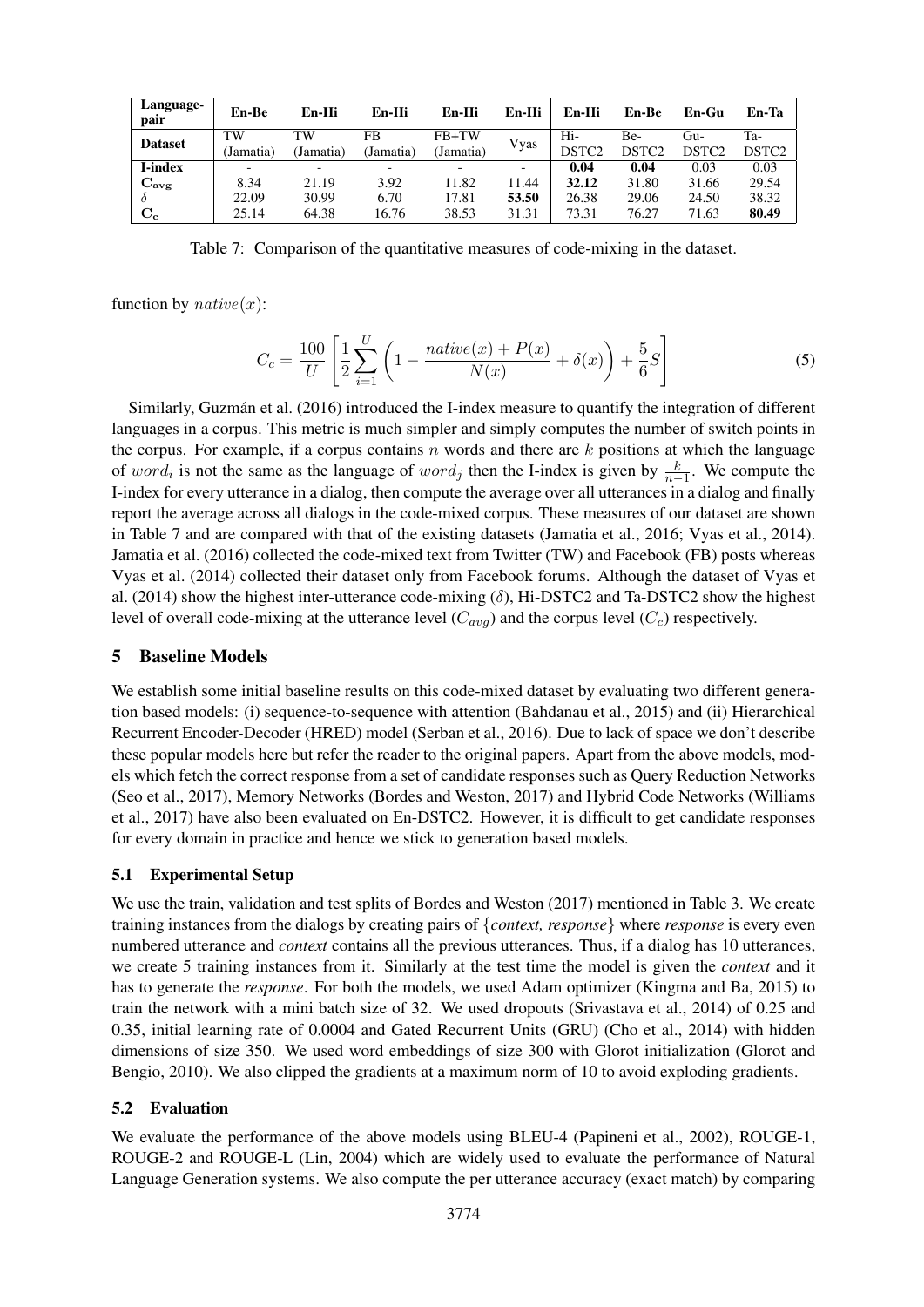| <b>SEQ2SEQ WITH ATTENTION</b> |         |       |         |          |       |         | <b>HRED</b> |         |          |       |
|-------------------------------|---------|-------|---------|----------|-------|---------|-------------|---------|----------|-------|
| Metrics                       | English | Hindi | Bengali | Gujarati | Tamil | English | Hindi       | Bengali | Gujarati | Tamil |
| BLEU-4                        | 56.6    | 54.0  | 56.8    | 53.8     | 62.1  | 57.8    | 54.1        | 56.7    | 54.1     | 60.7  |
| ROUGE-1                       | 67.2    | 62.9  | 67.4    | 64.7     | 67.8  | 67.9    | 63.3        | 67.1    | 65.3     | 67.1  |
| ROUGE-2                       | 55.9    | 52.4  | 57.5    | 54.8     | 56.3  | 57.5    | 52.6        | 56.9    | 55.2     | 55.6  |
| ROUGE-L                       | 64.8    | 61.0  | 65.1    | 62.6     | 65.6  | 65.7    | 61.5        | 64.8    | 63.2     | 65.1  |
| Per response acc.             | 46.0    | 48.0  | 50.4    | 47.6     | 49.3  | 48.8    | 47.2        | 47.7    | 47.9     | 47.8  |
| Per dialog acc.               | 1.4     |       | 1.5     | 1.5      | 1.3   | 1.4     | 1.5         | 1.6     | 1.6      | 1.0   |

Table 8: Performance of the baseline models on all the languages

the generated response with the ground truth response. The generated response is considered to be accurate only if it exactly matches the ground truth response. This is obviously a more strict metric for generation based models (Eric and Manning, 2017). We also compute the per dialog accuracy by matching all the generated responses in a dialog with all the ground truth responses for that dialog. This metric measures whether the model was able to produce the entire dialog correctly end-to-end and hence complete the goal. We summarize the performance of the two models in Table 8. We observe that the performance of these models is very similar across all the languages. We observe that the models are still far from 100% accuracy and there is clearly scope for further improvement.

## 6 Conclusion

Code-mixing is an emerging trend of communication in the multilingual regions. The community has already addressed this phenomenon by introducing challenges on POS-Tagging, Language Identification, Language Modeling, *etc* on the code-mixed corpora. However, the approaches to development of dialog systems still rely on monolingual conversation datasets. To alleviate this problem we introduced a goal-oriented code-mixed dialog dataset for four languages (Hindi-English, Bengali-English, Gujarati-English and Tamil-English respectively). The dataset was created using a mix of in-house and crowdsourced workers. All the utterances in the dataset were evaluated by in-house evaluators and the overall dialogs were also evaluated for colloquialism, intelligibility and coherence. On all these measures, the dialogs in our dataset received a high score. To facilitate further research on these datasets, we provide the implementation of two popular neural dialog models *viz.* sequence-to-sequence and HRED. The evaluation of these models suggest that there is a clear scope for development of new architectures which can understand and converse in code-mixed languages.

## Acknowledgements

We would like to thank Accenture Technology Labs, India for supporting this work through their generous academic research grant.

## References

- Heike Adel, Ngoc Thang Vu, Franziska Kraus, Tim Schlippe, Haizhou Li, and Tanja Schultz. 2013a. Recurrent neural network language modeling for code switching conversational speech. In *IEEE International Conference on Acoustics, Speech and Signal Processing, ICASSP 2013, Vancouver, BC, Canada, May 26-31, 2013*, pages 8411–8415.
- Heike Adel, Ngoc Thang Vu, and Tanja Schultz. 2013b. Combination of recurrent neural networks and factored language models for code-switching language modeling. In *Proceedings of the 51st Annual Meeting of the Association for Computational Linguistics, ACL 2013, 4-9 August 2013, Sofia, Bulgaria, Volume 2: Short Papers*, pages 206–211.
- Heike Adel, Ngoc Thang Vu, Katrin Kirchhoff, Dominic Telaar, and Tanja Schultz. 2015. Syntactic and semantic features for code-switching factored language models. *Trans. Audio, Speech and Lang. Proc.*, 23(3):431–440, March.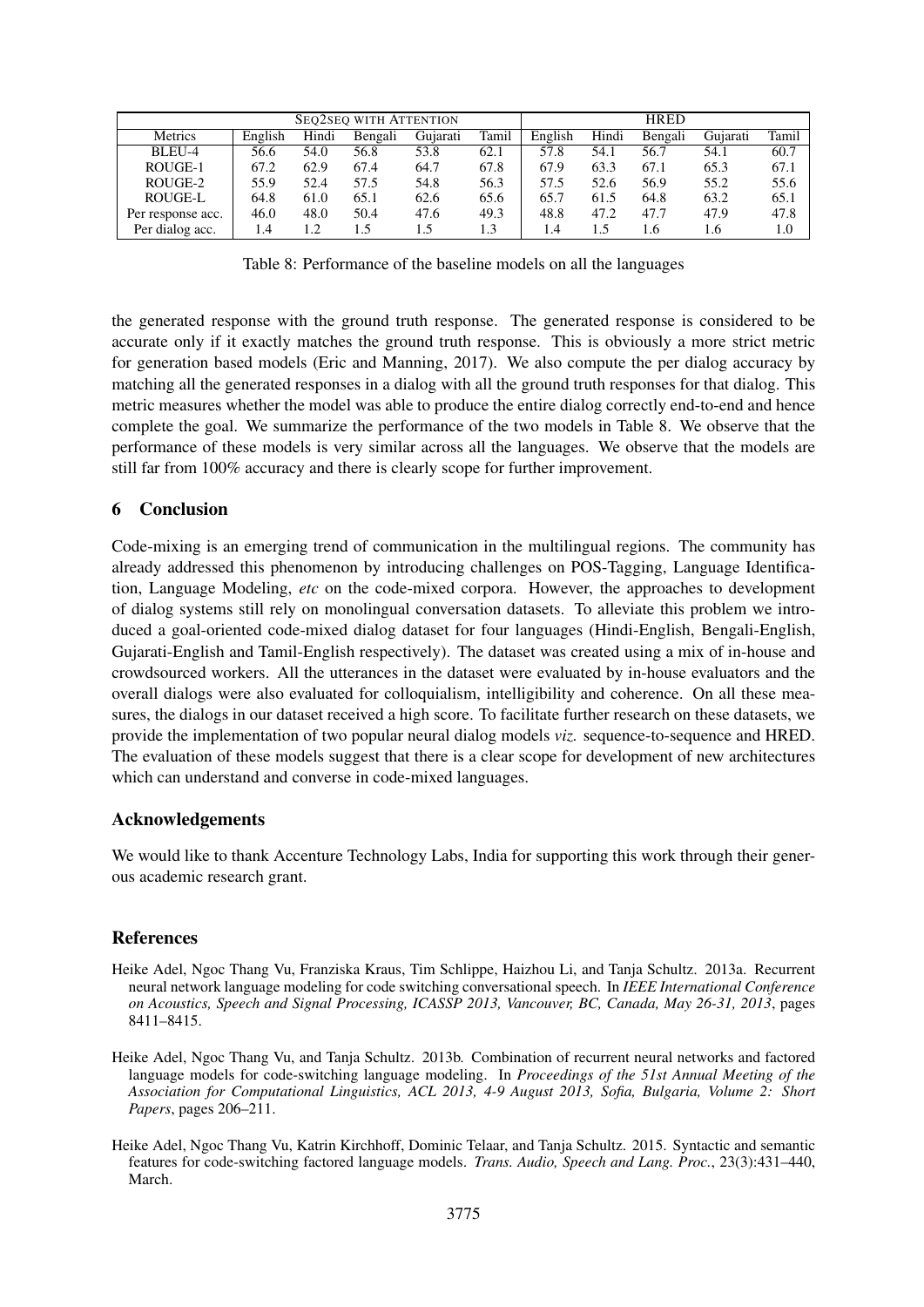- Fahad AlGhamdi, Giovanni Molina, Mona Diab, Thamar Solorio, Abdelati Hawwari, Victor Soto, and Julia Hirschberg. 2016. Part of speech tagging for code switched data. In *Proceedings of the Second Workshop on Computational Approaches to Code Switching*, pages 98–107. Association for Computational Linguistics.
- Dzmitry Bahdanau, Kyunghyun Cho, and Yoshua Bengio. 2015. Neural machine translation by jointly learning to align and translate. *International Conference on Learning Representations*.
- Rafael E. Banchs. 2012. Movie-dic: A movie dialogue corpus for research and development. In *Proceedings of the 50th Annual Meeting of the Association for Computational Linguistics: Short Papers - Volume 2*, ACL '12, pages 203–207, Stroudsburg, PA, USA. Association for Computational Linguistics.
- Utsab Barman, Amitava Das, Joachim Wagner, and Jennifer Foster. 2014. Code mixing: A challenge for language identification in the language of social media. In *Proceedings of the First Workshop on Computational Approaches to Code Switching@EMNLP 2014, Doha, Qatar, October 25, 2014*, pages 13–23.
- Utsab Barman, Joachim Wagner, and Jennifer Foster. 2016. Part-of-speech tagging of code-mixed social media content: Pipeline, stacking and joint modelling. In *Proceedings of the Second Workshop on Computational Approaches to Code Switching*, pages 30–39. Association for Computational Linguistics.
- Antoine Bordes and Jason Weston. 2017. Learning end-to-end goal-oriented dialog. *International Conference on Learning Representations*.
- Kunal Chakma and Amitava Das. 2016. CMIR: A corpus for evaluation of code mixed information retrieval of hindi-english tweets. *Computación y Sistemas*, 20(3):425–434.
- Tao Chen and Min-Yen Kan. 2013. Creating a live, public short message service corpus: the NUS SMS corpus. *Language Resources and Evaluation*, 47(2):299–335.
- Kyunghyun Cho, Bart van Merrienboer, Caglar Gulcehre, Dzmitry Bahdanau, Fethi Bougares, Holger Schwenk, and Yoshua Bengio. 2014. Learning phrase representations using rnn encoder–decoder for statistical machine translation. In *Proceedings of the 2014 Conference on Empirical Methods in Natural Language Processing (EMNLP)*, pages 1724–1734. Association for Computational Linguistics.
- Mihail Eric and Christopher Manning. 2017. A copy-augmented sequence-to-sequence architecture gives good performance on task-oriented dialogue. In *Proceedings of the 15th Conference of the European Chapter of the Association for Computational Linguistics: Volume 2, Short Papers*, pages 468–473. Association for Computational Linguistics.
- Eric N. Forsythand and Craig H. Martell. 2007. Lexical and discourse analysis of online chat dialog. In *Proceedings of the First IEEE International Conference on Semantic Computing (ICSC 2007), September 17-19, 2007, Irvine, California, USA*, pages 19–26.
- Björn Gambäck and Amitava Das. 2016. Comparing the level of code-switching in corpora. In *Proceedings of the Tenth International Conference on Language Resources and Evaluation LREC 2016, Portoroz, Slovenia, May ˇ 23-28, 2016.*
- Souvick Ghosh, Satanu Ghosh, and Dipankar Das. 2016. Part-of-speech tagging of code-mixed social media text. In *Proceedings of the Second Workshop on Computational Approaches to Code Switching*, pages 90–97. Association for Computational Linguistics.
- Xavier Glorot and Yoshua Bengio. 2010. Understanding the difficulty of training deep feedforward neural networks. In *Proceedings of the Thirteenth International Conference on Artificial Intelligence and Statistics, AIS-TATS 2010, Chia Laguna Resort, Sardinia, Italy, May 13-15, 2010*, pages 249–256.
- John J. Godfrey, Edward C. Holliman, and Jane McDaniel. 1992. Switchboard: Telephone speech corpus for research and development. In *Proceedings of the 1992 IEEE International Conference on Acoustics, Speech and Signal Processing - Volume 1*, ICASSP'92, pages 517–520, Washington, DC, USA. IEEE Computer Society.
- Gualberto A. Guzmán, Jacqueline Serigos, Barbara E. Bullock, and Almeida Jacqueline Toribio. 2016. Simple tools for exploring variation in code-switching for linguists. In *Proceedings of the Second Workshop on Computational Approaches to Code Switching@EMNLP 2016, Austin, Texas, USA, November 1, 2016*, pages 12–20.
- Matthew Henderson, Blaise Thomson, and Jason D. Williams. 2014a. The second dialog state tracking challenge. In *Proceedings of the SIGDIAL 2014 Conference, The 15th Annual Meeting of the Special Interest Group on Discourse and Dialogue, 18-20 June 2014, Philadelphia, PA, USA*, pages 263–272.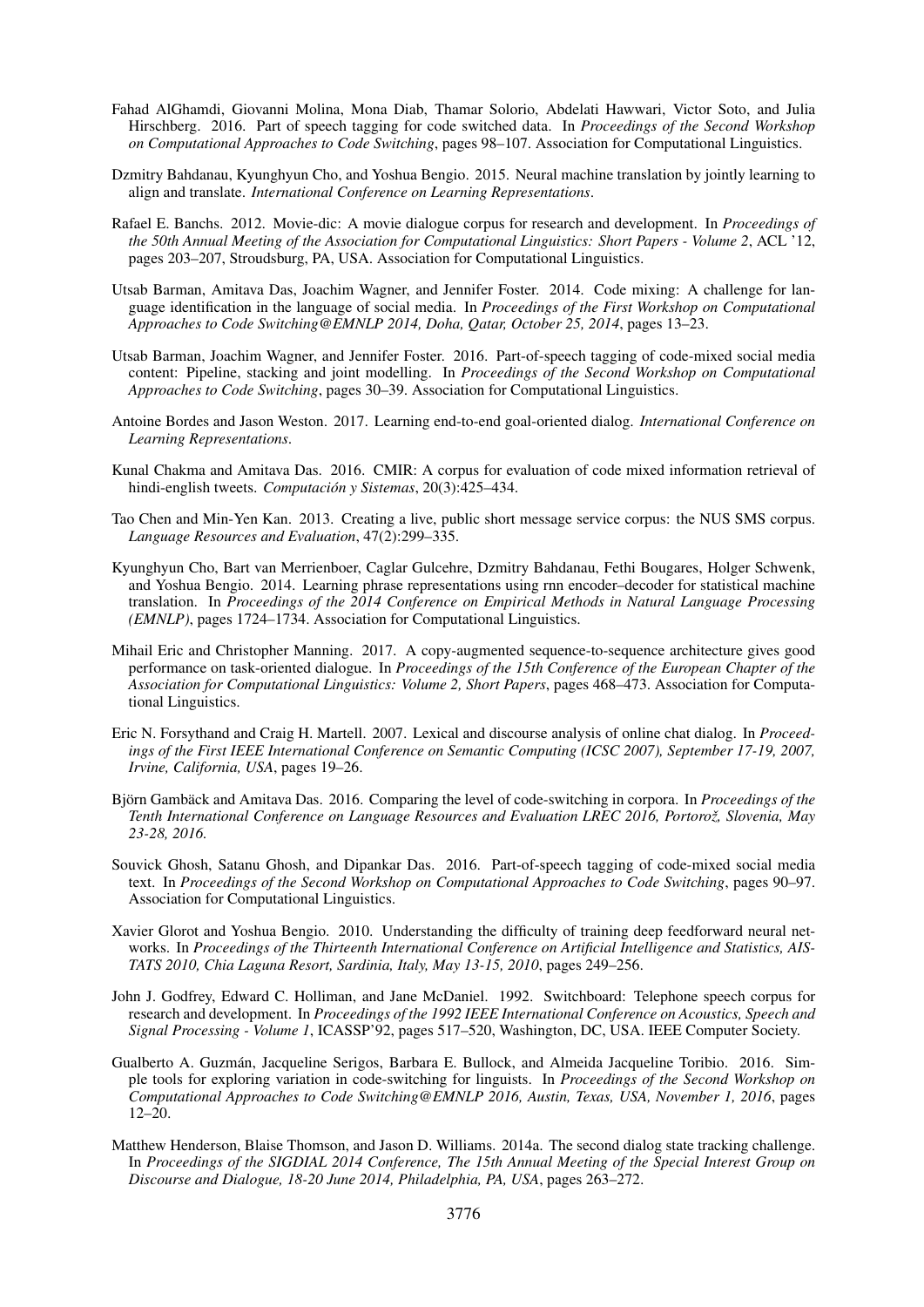- Matthew Henderson, Blaise Thomson, and Jason D. Williams. 2014b. The third dialog state tracking challenge. In *2014 IEEE Spoken Language Technology Workshop, SLT 2014, South Lake Tahoe, NV, USA, December 7-10, 2014*, pages 324–329.
- Anupam Jamatia, Björn Gambäck, and Amitava Das. 2016. Collecting and annotating indian social media codemixed corpora. In *Computational Linguistics and Intelligent Text Processing - 17th International Conference, CICLing 2016, Konya, Turkey, April 3-9, 2016, Revised Selected Papers, Part II*, pages 406–417.
- Mitesh M. Khapra, Salil Joshi, Ananthakrishnan Ramanathan, and Karthik Visweswariah. 2013. Offering language based services on social media by identifying user's preferred language(s) from romanized text. In *22nd International World Wide Web Conference, WWW '13, Rio de Janeiro, Brazil, May 13-17, 2013, Companion Volume*, pages 71–72.
- Seokhwan Kim, Luis Fernando D'Haro, Rafael E. Banchs, Jason D. Williams, Matthew Henderson, and Koichiro Yoshino. 2016. The fifth dialog state tracking challenge. In *2016 IEEE Spoken Language Technology Workshop, SLT 2016, San Diego, CA, USA, December 13-16, 2016*, pages 511–517.
- Diederik P. Kingma and Jimmy Ba. 2015. Adam: A method for stochastic optimization. *International Conference on Learning Representations*.
- Jiwei Li, Michel Galley, Chris Brockett, Jianfeng Gao, and Bill Dolan. 2016a. A diversity-promoting objective function for neural conversation models. In *NAACL HLT 2016, The 2016 Conference of the North American Chapter of the Association for Computational Linguistics: Human Language Technologies, San Diego California, USA, June 12-17, 2016*, pages 110–119.
- Jiwei Li, Michel Galley, Chris Brockett, Georgios P. Spithourakis, Jianfeng Gao, and William B. Dolan. 2016b. A persona-based neural conversation model. In *Proceedings of the 54th Annual Meeting of the Association for Computational Linguistics, ACL 2016, August 7-12, 2016, Berlin, Germany, Volume 1: Long Papers*.
- Chin-Yew Lin. 2004. Rouge: A package for automatic evaluation of summaries. In *Text Summarization Branches Out*.
- Pierre Lison and Jörg Tiedemann. 2016. Opensubtitles 2016: Extracting large parallel corpora from movie and TV subtitles. In *Proceedings of the Tenth International Conference on Language Resources and Evaluation LREC 2016, Portoroz, Slovenia, May 23-28, 2016. ˇ*
- Ryan Lowe, Nissan Pow, Iulian Serban, and Joelle Pineau. 2015. The ubuntu dialogue corpus: A large dataset for research in unstructured multi-turn dialogue systems. In *Proceedings of the SIGDIAL 2015 Conference, The 16th Annual Meeting of the Special Interest Group on Discourse and Dialogue, 2-4 September 2015, Prague, Czech Republic*, pages 285–294.
- Giovanni Molina, Fahad AlGhamdi, Mahmoud Ghoneim, Abdelati Hawwari, Nicolas Rey-Villamizar, Mona Diab, and Thamar Solorio. 2016. Overview for the second shared task on language identification in code-switched data. In *Proceedings of the Second Workshop on Computational Approaches to Code Switching*, pages 40–49. Association for Computational Linguistics.
- Carol Myers-Scotton. 1993. *Duelling languages: Grammatical structure in codeswitching*. Oxford University Press.
- Dong Nguyen and A. Seza Dogruoz. 2013. Word level language identification in online multilingual communica- ¨ tion. In *Proceedings of the 2013 Conference on Empirical Methods in Natural Language Processing, EMNLP 2013, 18-21 October 2013, Grand Hyatt Seattle, Seattle, Washington, USA, A meeting of SIGDAT, a Special Interest Group of the ACL*, pages 857–862.
- Kishore Papineni, Salim Roukos, Todd Ward, and Wei-Jing Zhu. 2002. Bleu: a method for automatic evaluation of machine translation. In *Proceedings of the 40th Annual Meeting of the Association for Computational Linguistics, July 6-12, 2002, Philadelphia, PA, USA.*, pages 311–318.
- Alan Ritter, Colin Cherry, and Bill Dolan. 2010. Unsupervised modeling of twitter conversations. In *Human Language Technologies: Conference of the North American Chapter of the Association of Computational Linguistics, Proceedings, June 2-4, 2010, Los Angeles, California, USA*, pages 172–180.
- Mike Rosner and Paulseph-John Farrugia. 2007. A tagging algorithm for mixed language identification in a noisy domain. In *INTERSPEECH 2007, 8th Annual Conference of the International Speech Communication Association, Antwerp, Belgium, August 27-31, 2007*, pages 190–193.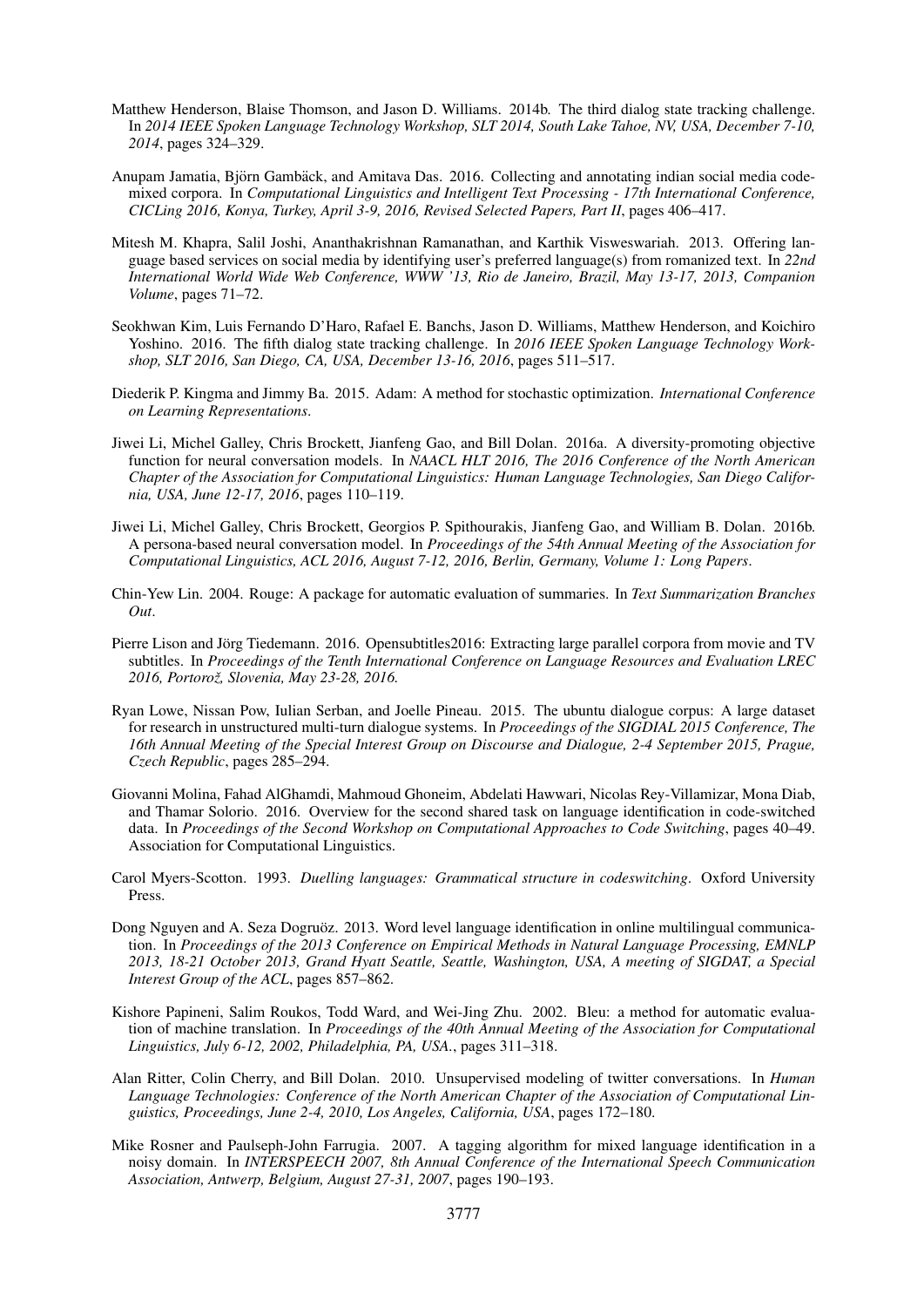- Sophie Rosset and Sandra Petel. 2006. The ritel corpus an annotated human-machine open-domain question answering spoken dialog corpus. In *Proceedings of the Fifth International Conference on Language Resources and Evaluation, LREC 2006, Genoa, Italy, May 22-28, 2006.*, pages 1640–1643.
- Anindya Roy, Camille Guinaudeau, Herve Bredin, and Claude Barras. 2014. Tvd: A reproducible and multiply ´ aligned tv series dataset. In *LREC*, pages 418–425.
- Minjoon Seo, Sewon Min, Ali Farhadi, and Hannaneh Hajishirzi. 2017. Query-reduction networks for question answering. *International Conference on Learning Representations*.
- Iulian Vlad Serban, Ryan Lowe, Peter Henderson, Laurent Charlin, and Joelle Pineau. 2015. A survey of available corpora for building data-driven dialogue systems. *CoRR*, abs/1512.05742.
- Iulian Vlad Serban, Alessandro Sordoni, Yoshua Bengio, Aaron C. Courville, and Joelle Pineau. 2016. Building end-to-end dialogue systems using generative hierarchical neural network models. In *Proceedings of the Thirtieth AAAI Conference on Artificial Intelligence, February 12-17, 2016, Phoenix, Arizona, USA.*, pages 3776–3784.
- Iulian Vlad Serban, Alessandro Sordoni, Ryan Lowe, Laurent Charlin, Joelle Pineau, Aaron C. Courville, and Yoshua Bengio. 2017. A hierarchical latent variable encoder-decoder model for generating dialogues. In *Proceedings of the Thirty-First AAAI Conference on Artificial Intelligence, February 4-9, 2017, San Francisco, California, USA.*, pages 3295–3301.
- Lifeng Shang, Zhengdong Lu, and Hang Li. 2015. Neural responding machine for short-text conversation. In *Proceedings of the 53rd Annual Meeting of the Association for Computational Linguistics and the 7th International Joint Conference on Natural Language Processing of the Asian Federation of Natural Language Processing, ACL 2015, July 26-31, 2015, Beijing, China, Volume 1: Long Papers*, pages 1577–1586.
- Thamar Solorio, Elizabeth Blair, Suraj Maharjan, Steven Bethard, Mona Diab, Mahmoud Ghoneim, Abdelati Hawwari, Fahad AlGhamdi, Julia Hirschberg, Alison Chang, and Pascale Fung. 2014. Overview for the first shared task on language identification in code-switched data. In *Proceedings of the First Workshop on Computational Approaches to Code Switching*, pages 62–72, Doha, Qatar, October. Association for Computational Linguistics.
- Nitish Srivastava, Geoffrey E. Hinton, Alex Krizhevsky, Ilya Sutskever, and Ruslan Salakhutdinov. 2014. Dropout: a simple way to prevent neural networks from overfitting. *Journal of Machine Learning Research*, 15(1):1929– 1958.
- Oriol Vinyals and Quoc V. Le. 2015. A neural conversational model. In *ICML Deep Learning Workshop*.
- Yogarshi Vyas, Spandana Gella, Jatin Sharma, Kalika Bali, and Monojit Choudhury. 2014. Pos tagging of englishhindi code-mixed social media content. In *Proceedings of the 2014 Conference on Empirical Methods in Natural Language Processing (EMNLP)*, pages 974–979. Association for Computational Linguistics.
- Marilyn A. Walker, Jean E. Fox Tree, Pranav Anand, Rob Abbott, and Joseph King. 2012. A corpus for research on deliberation and debate. In *Proceedings of the Eighth International Conference on Language Resources and Evaluation, LREC 2012, Istanbul, Turkey, May 23-25, 2012*, pages 812–817.
- Jason D. Williams and Steve J. Young. 2007. Partially observable markov decision processes for spoken dialog systems. *Computer Speech & Language*, 21(2):393–422.
- Jason D. Williams, Antoine Raux, Deepak Ramachandran, and Alan W. Black. 2013. The dialog state tracking challenge. In *Proceedings of the SIGDIAL 2013 Conference, The 14th Annual Meeting of the Special Interest Group on Discourse and Dialogue, 22-24 August 2013, SUPELEC, Metz, France*, pages 404–413.
- Jason D. Williams, Kavosh Asadi, and Geoffrey Zweig. 2017. Hybrid code networks: practical and efficient endto-end dialog control with supervised and reinforcement learning. In *Proceedings of the 55th Annual Meeting of the Association for Computational Linguistics, ACL 2017, Vancouver, Canada, July 30 - August 4, Volume 1: Long Papers*, pages 665–677.
- Kaisheng Yao, Geoffrey Zweig, and Baolin Peng. 2015. Attention with intention for a neural network conversation model. *CoRR*, abs/1510.08565.
- Steve J. Young. 2000. Probabilistic methods in spoken-dialogue systems. *Philosophical Transactions: Mathematical, Physical and Engineering Sciences*, 358(1769):1389–1402.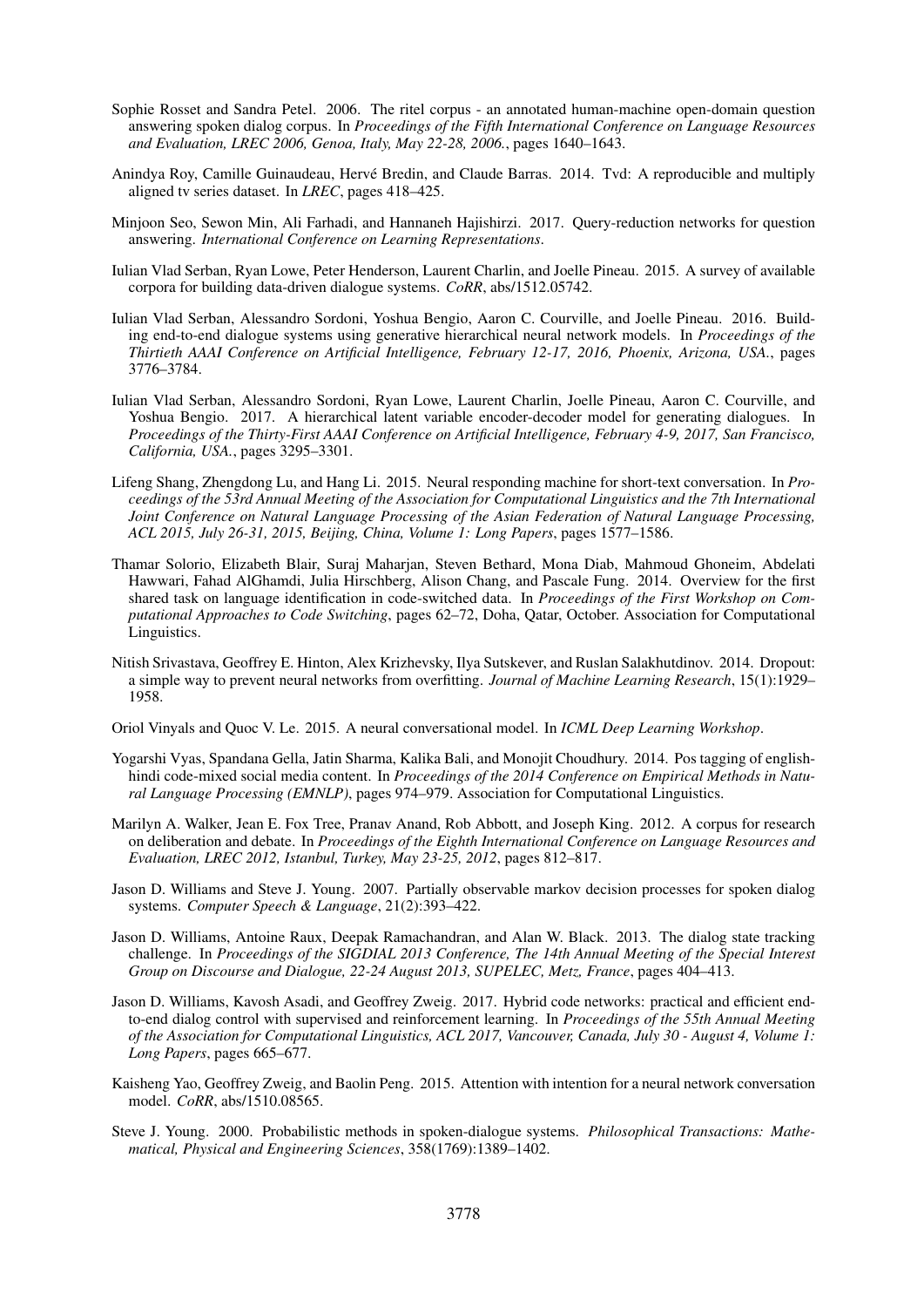#### Appendix A. Instructions to Crowdsourced Workers



Given ENGLISH sentence with placeholders: The post code of [RESTAURANT] is the golden curry post code HINDI sentence: [RESTAURANT] ka post code hain the\_golden\_curry\_post\_code.

Figure 2: Screenshot of the instructions and examples provided to the crowdsourced workers